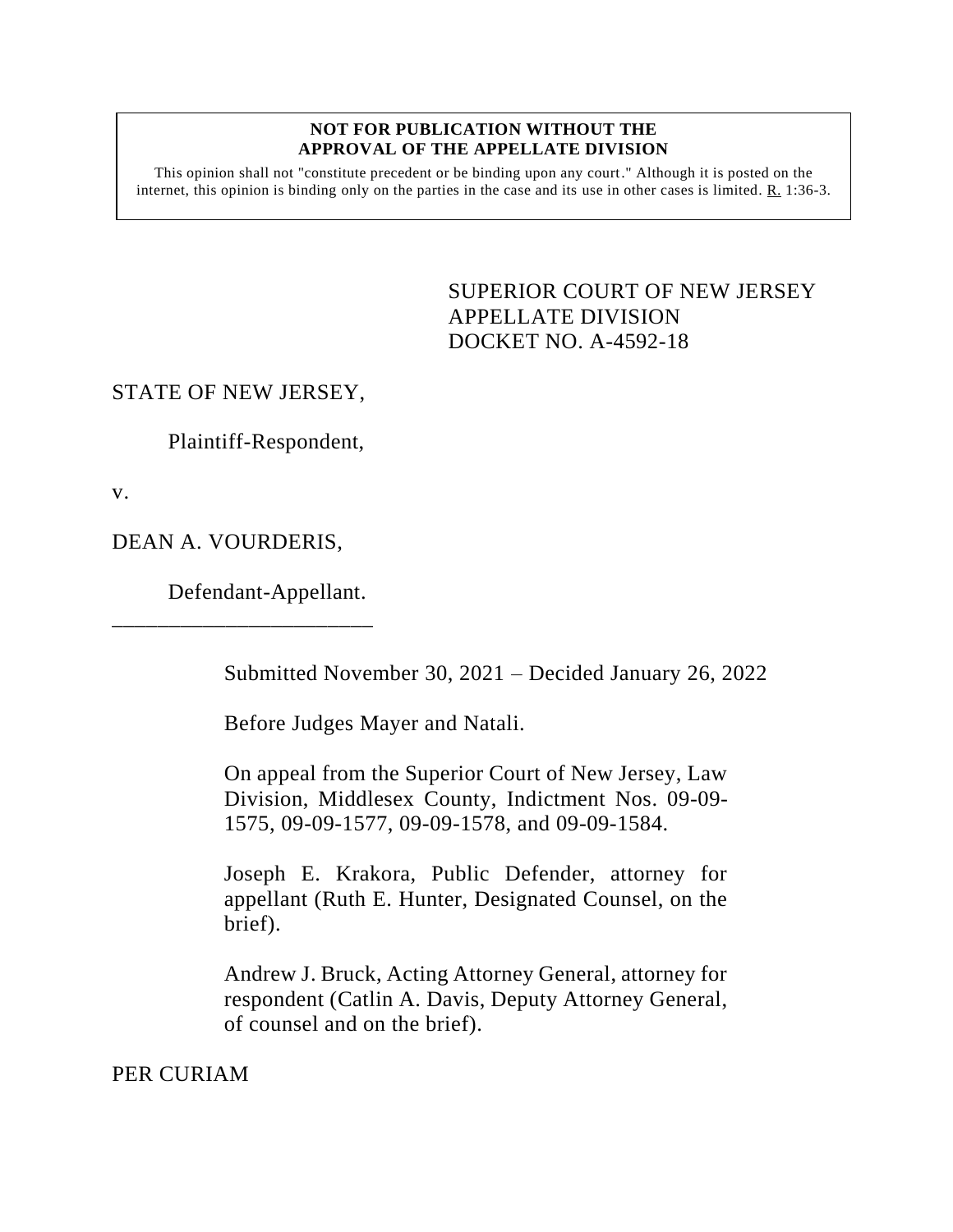In this appeal, defendant challenges four amended Judgments of Convictions (JOCs) stemming from his involvement in a spree of bank robberies. The court corrected those mandates in one instance to amplify, and in three others to include explicitly, a provision that defendant's sentences were subject to the mandatory terms of the No Early Release Act, N.J.S.A. 2C:43-7.2 (NERA). Before us, defendant raises the following points:

## POINT I

THE TRIAL COURT'S AMENDMENT OF THE JUDGMENTS OF CONVICTION IN 2016 TO INCLUDE AN [EIGHTY-FIVE PERCENT] NERA PAROLE DISQUALIFIER AND A THREE-YEAR PERIOD OF PAROLE SUPERVISION WAS FUNDAMENTALLY UNFAIR AND VIOLATED DEFENDANT'S RIGHTS TO DUE PROCESS BECAUSE THE DEFENDANT HAD AN EXPECTATION OF FINALITY IN HIS SENTENCES AND HIS 2018 PAROLE RELEASE DATE. SEE STATE v. SCHUBERT, 212 N.J. 295, 309 (2012). ADDITIONALLY, THE COURT IMPROPERLY AMENDED THE JUDGMENTS OF CONVICTION OUTSIDE OF DEFENDANT'S PRESENCE AND WITHOUT DEFENDANT'S OR COUNSEL'S KNOWLEDGE.

# POINT II

THE PLEA BARGAIN "FAILED ONE OF ITS ESSENTIAL PURPOSES, FAIRNESS," STATE v. MARZOLF, 79 N.J. 167, 183 (1979), BECAUSE DEFENDANT'S REASONABLE EXPECTATIONS UNDER THE PLEA DEAL WERE THAT HE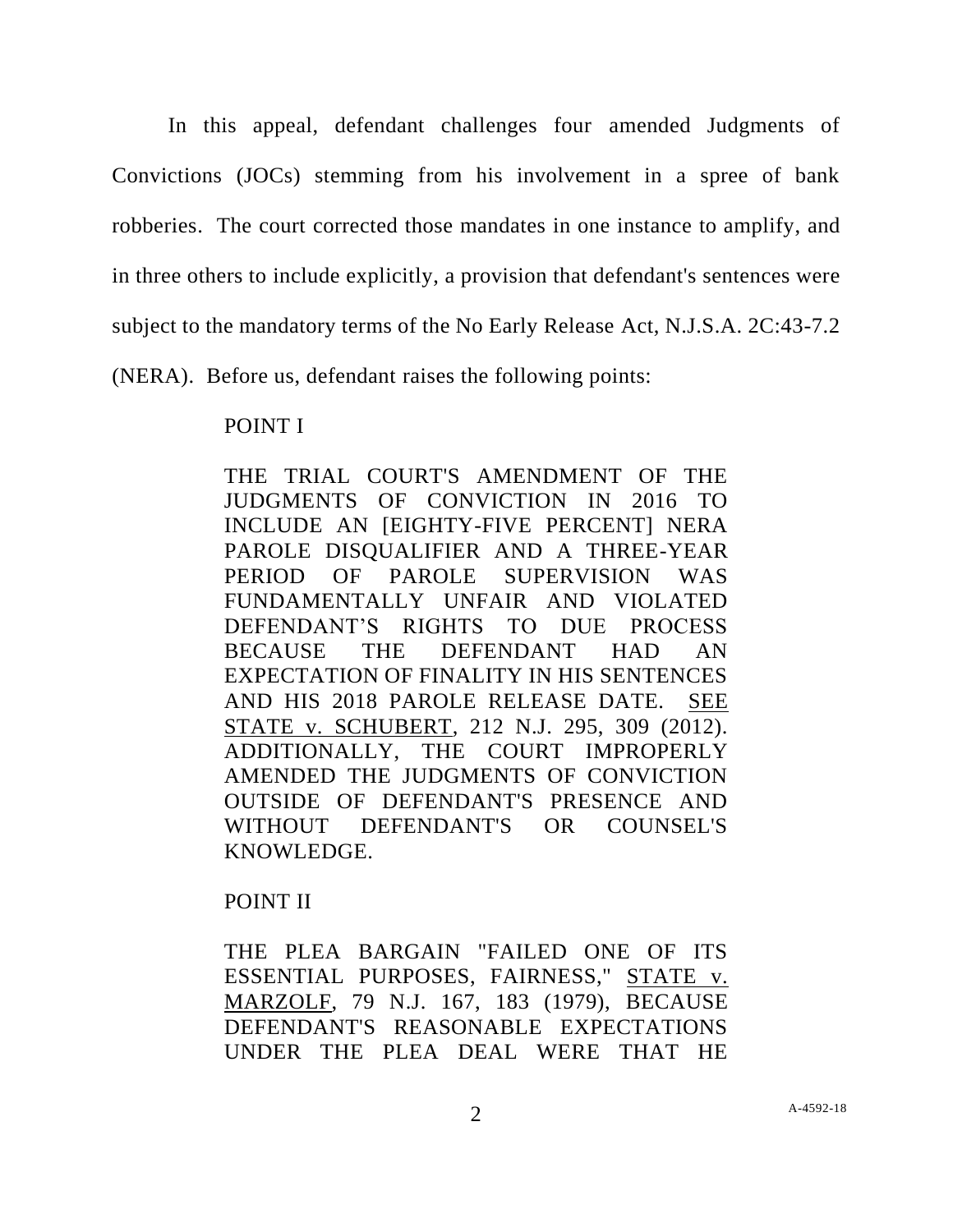WOULD RECEIVE CONCURRENT SENTENCES, BUT HE RECEIVED TWO CONSECUTIVE TERMS. ADDITIONALLY, DEFENDANT WAS MISINFORMED THAT THE COURT HAD DISCRETION IN DETERMINING WHETHER TO SENTENCE HIM TO AN EXTENDED TERM.

POINT III

THE MATTER MUST BE REMANDED FOR RESENTENCING BECAUSE THE COURT INCORRECTLY BELIEVED THAT CONSECUTIVE SENTENCES WERE REQUIRED. ADDITIONALLY, THE COURT ERRONEOUSLY FOUND AGGRAVATING FACTOR 11 AND REJECTED MITIGATING FACTOR 4. FINALLY, THE COURT FAILED TO APPRECIATE THE "REAL-TIME" CONSEQUENCES OF NERA AND DID NOT EXPLICITLY FIND THAT THE AGGREGATE SENTENCE WAS FAIR.

We have considered defendant's arguments in point I and conclude they are without merit. The amended JOCs were entirely consistent with the judge's oral decisions and defendant's understanding of his sentence, and we otherwise find no deprivation of defendant's procedural or substantive due process rights related to the court's actions. We decline to address defendant's contentions in points II and III because we conclude they are precluded by our order limiting the issues to be considered on this appeal to those raised by the amended JOCs.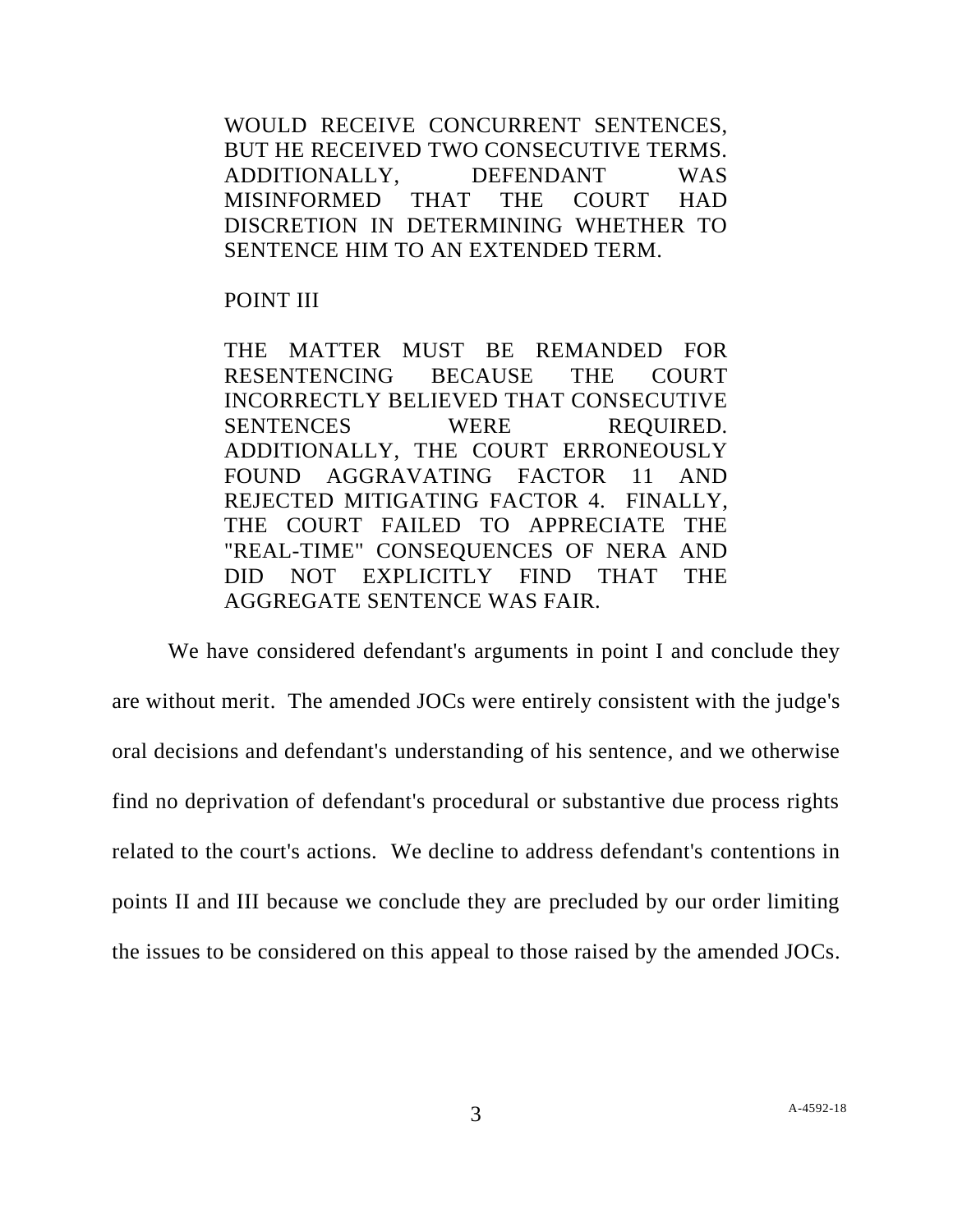I.

On September 16, 2009, a Middlesex County grand jury returned four indictments charging defendant with eleven crimes related to four bank robberies that took place between January and May 2009. Specifically, he was charged with: 1) second-degree robbery, N.J.S.A. 2C:15-1, and 2; and thirddegree theft by unlawful taking, N.J.S.A., 2C:20-3(a), related to a May 8, 2009 robbery of a Cranbury PNC Bank. Defendant was separately charged with: 1) second-degree conspiracy to commit robbery, N.J.S.A. 2C:5-2 and 2C:15-1; 2) second-degree robbery; and 3) third-degree theft related to a January 26, 2009 robbery of a North Brunswick PNC Bank, a February 10, 2009 robbery of a North Brunswick Provident Bank, and a March 23, 2009 robbery of an East Brunswick TD Bank.

Defendant was also charged in Somerset County with second-degree conspiracy to commit robbery and second-degree robbery, arising from an incident on February 20, 2009. He was also previously convicted and incarcerated on three counts of robbery in New York in 1996.

Defendant was tried on the charges related to the robbery of the PNC Bank in Cranbury where the State established that defendant entered the bank, threatened the teller both verbally and in a written note, and fled with \$1,266.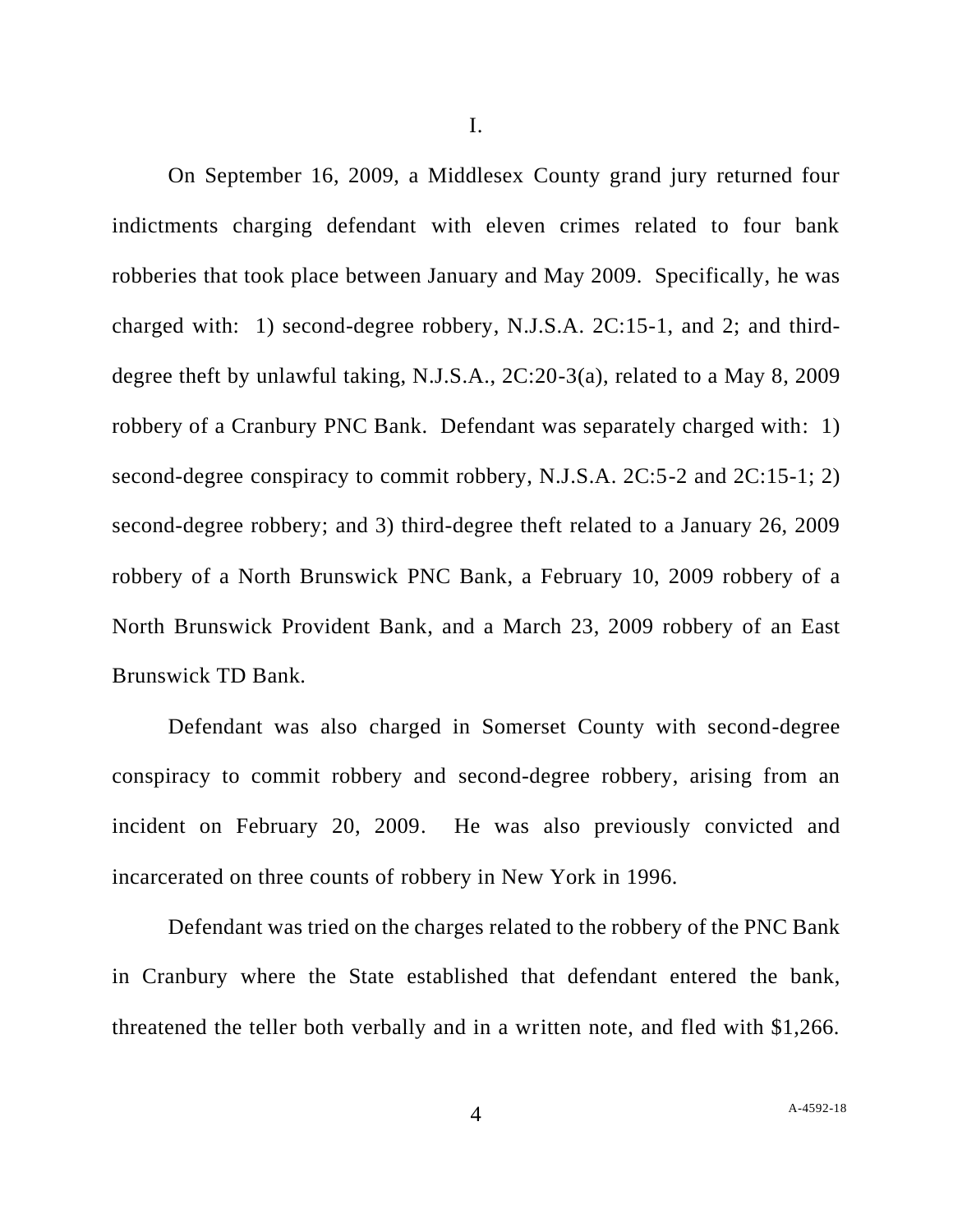The jury convicted defendant of second-degree robbery, and the court dismissed the related theft charge.

At sentencing, defendant's counsel submitted a sentencing memorandum in which he acknowledged that "a sentence in the range of [eight] years with [eighty-five percent] parole ineligibility would be appropriate." On November 29, 2011, the judge sentenced defendant to an eight-year term of imprisonment on the robbery conviction, finding applicable aggravating factors three, the risk that defendant will commit another offense, N.J.S.A. 2C:44-1(a)(3); six, the extent of defendant's prior criminal record and the seriousness of the offenses of which defendant has been convicted, N.J.S.A. 2C:44-1(a)(6); nine, the need for deterring defendant and others from violating the law, N.J.S.A. 2C:44-1(a)(9); and eleven, the imposition of a fine, penalty, or order of restitution without also imposing a term of imprisonment would be perceived by defendant or others merely as part of the cost of doing business or as an acceptable contingent business or operating expense associated with the initial decision to resort to unlawful practices, N.J.S.A.  $2C:44-1(a)(11)$ . With respect to aggravating factor eleven, the judge noted, however, that "even if I were to only consider three, six, and nine, the aggravating factors substantially outweigh any mitigating factors."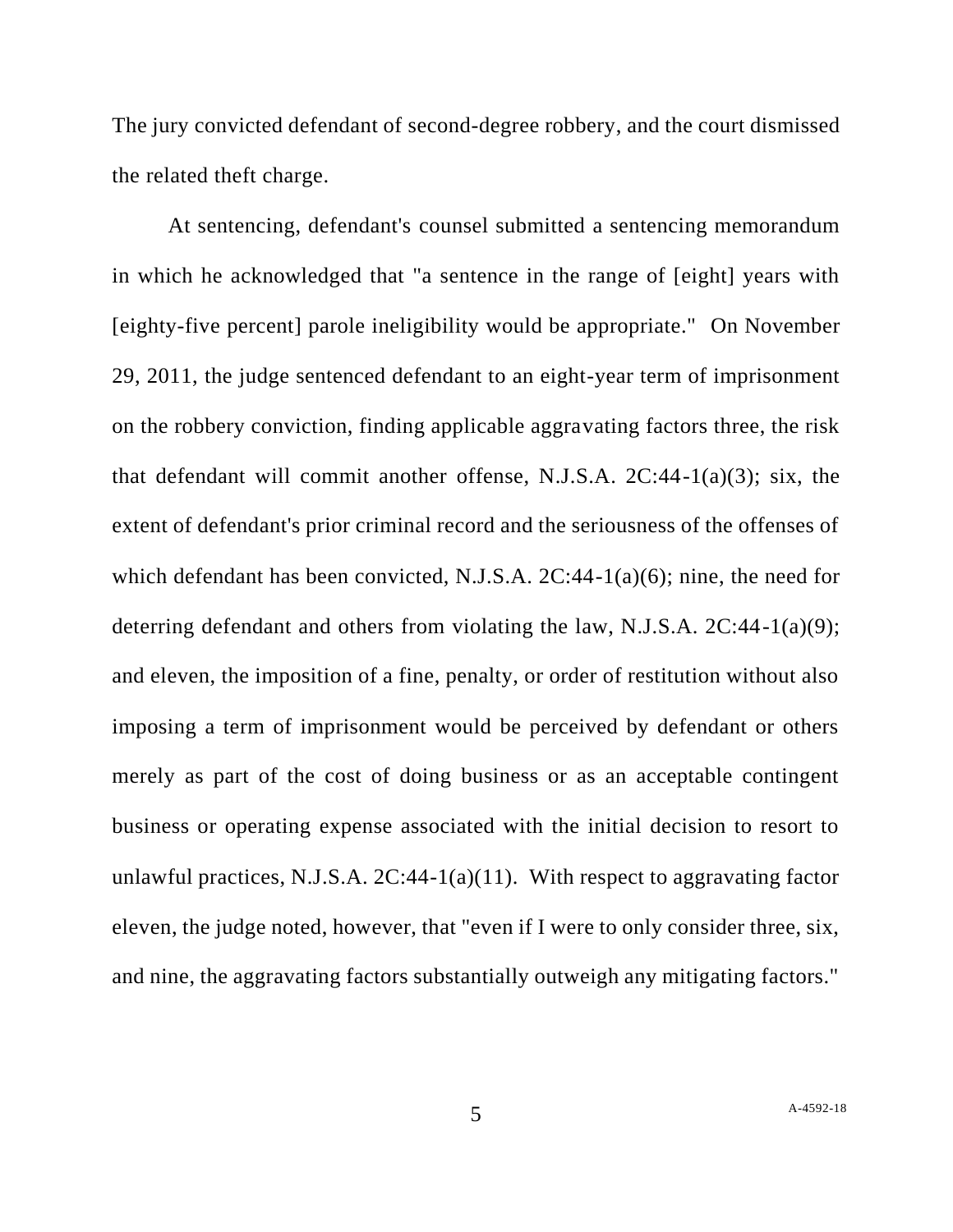The judge also informed defendant that "[s]ince this is a NERA offense, you have a three-year [period] of parole supervision." Similarly, the resulting December 6, 2011 Judgment of Conviction provided that "[d]efendant is committed to the [c]ustody of the Commissioner of the Department of Corrections for a period of eight (8) years, pursuant to NERA, with three (3) years of parole supervision."

Defendant pled guilty to second-degree robbery with respect to the Somerset County charge and was sentenced on February 10, 2012. The judge in that case imposed a seven-year sentence subject to NERA and ordered the sentence to run concurrently to defendant's sentence for the robbery of the Cranbury PNC Bank.<sup>1</sup>

On March 1, 2012, defendant entered an open plea on all charges in the remaining Middlesex County indictments. At the plea hearing, the judge engaged in the following colloquy with defendant:

> Court: Listen, NERA, . . . what's the sting of NERA? Defendant: No Early Release Act. Court: Yeah, all right, so what's really bad about that law for defendants?

<sup>&</sup>lt;sup>1</sup> The record does not include a copy of the JOC related to defendant's Somerset County conviction or the sentencing transcript.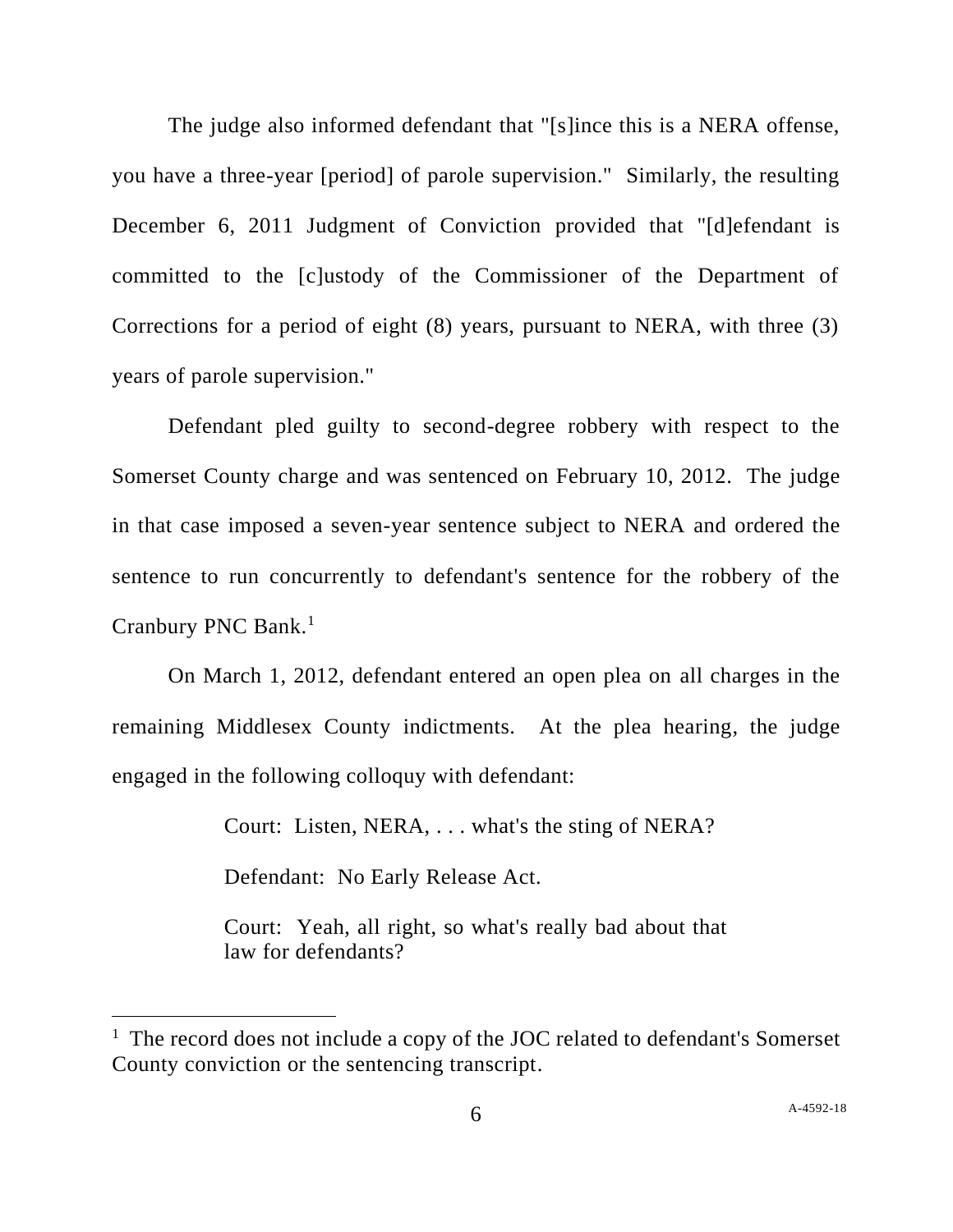Defendant: I have to do a mandatory [eighty-five] percent of my time with three[-]year parole supervision.

Defendant also stated that his plea was not predicated on any promises and acknowledged that because he was entering an open plea he was "trust[ing] the judge to give [him] . . . the right sentence." Defendant then provided a factual basis in which he admitted that he conspired to rob each bank with his co-defendant, who entered the bank, handed the teller a threatening note, and obtained over \$500, while defendant served as the getaway driver. The judge questioned defendant about his sentencing exposure, to which he responded, "I figured [forty] years. I'm extended to a [twenty] on extended term and then a [ten] and a [ten]."

In his plea forms, defendant responded "yes" to the question "[d]id you enter a plea of guilty to any charges that require a mandatory period of parole ineligibility or a mandatory extended term?" In the margin, defendant wrote "robbery [second] deg [three times ten] yrs NERA." He then filled in blanks indicating that "the minimum mandatory period of parole ineligibility is [twenty-five] years and [six] months," and that "the minimum mandatory extended term is [sixty] years and [zero] months."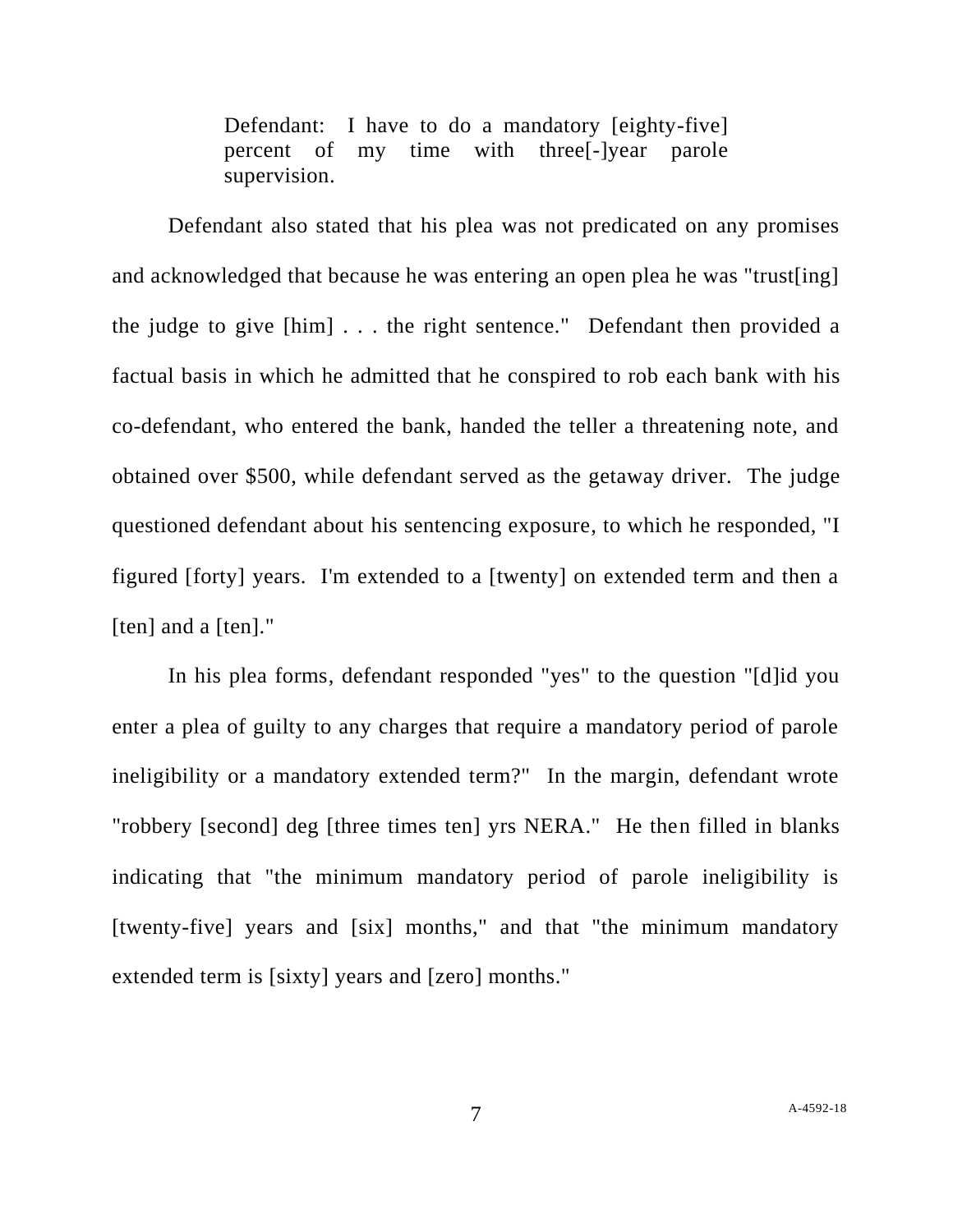Defendant further answered "yes" to the question "[d]o you understand that if you have pleaded guilty to, or have been found guilty on other charges, or are presently serving a custodial term and the plea agreement is silent on the issue, the court may require that all sentences be made to run consecutively?" Defendant also indicated that his guilty plea was not predicated on any promises from "the prosecutor, [his] defense attorney, or anyone else." Finally, defendant filled out a supplemental NERA plea form where he answered "yes" to a question asking if he understood that "because of [his] plea of guilty . . . [he] will be required to serve [eighty-five] percent of the sentence imposed . . . before [he] will be eligible for parole."

On April 22, 2012, defense counsel submitted a sentencing memorandum in which he noted that with respect to the Cranbury PNC Bank robbery, defendant "received eight years with [eighty-five percent]." Defense counsel also acknowledged that the State "submitted a motion [seeking] an extended term." Counsel further conceded that an "extended term in this matter is required by statute and the [d]efendant understands his position in relation to that statutory requirement."

On July 23, 2012, the judge sentenced defendant with respect to the charges in the three outstanding indictments. He merged the conspiracy and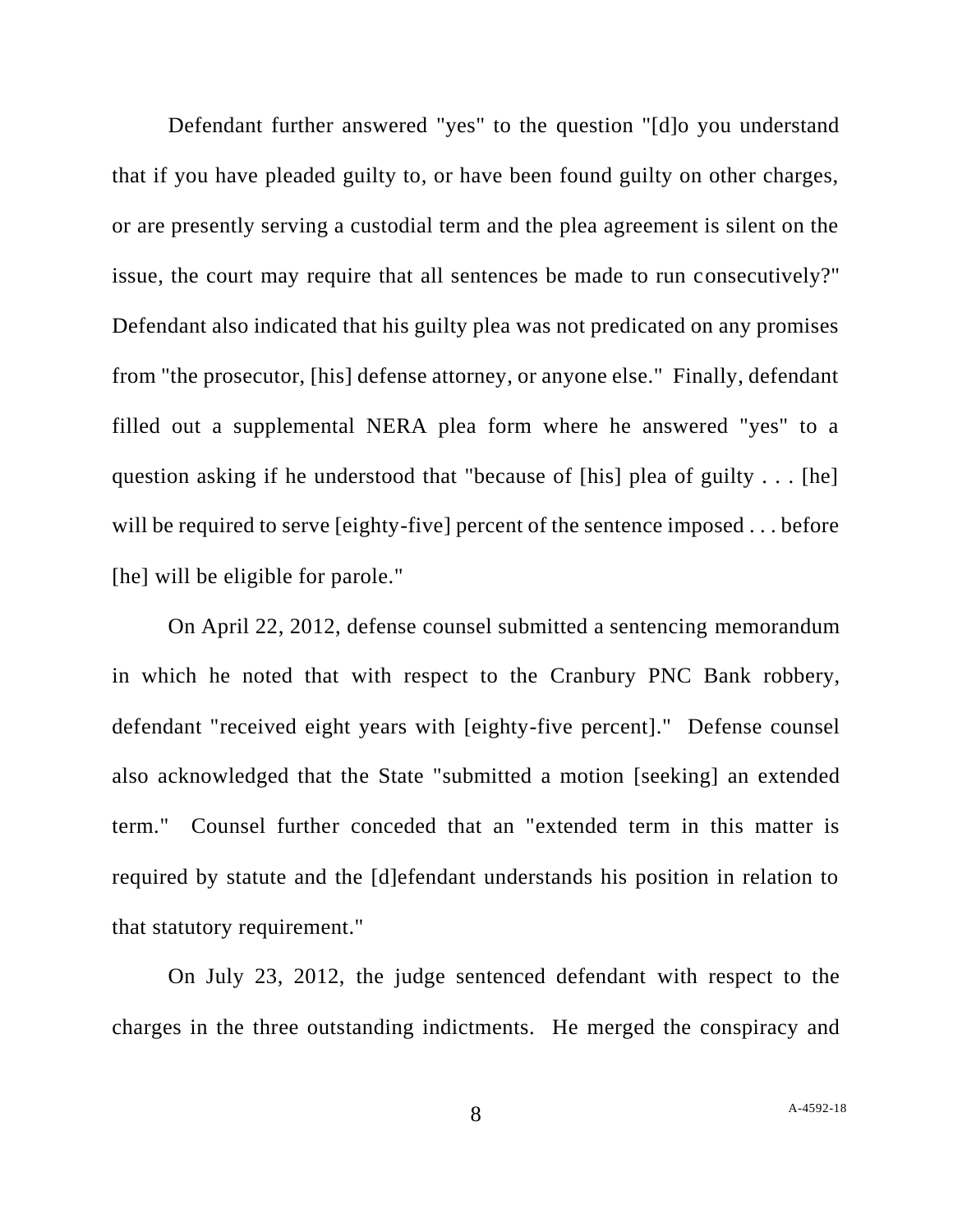theft charges into the second-degree robbery charge, and sentenced defendant on the robbery charges alone. Specifically, the judge sentenced defendant to a fifteen-year extended term of imprisonment for the robbery of the PNC Bank in North Brunswick and imposed seven-year terms with respect to the East Brunswick TD Bank and North Brunswick Provident Bank robberies. The judge also ordered that each sentence run consecutive to one another and to defendant's previously imposed sentences related to the Cranbury PNC Bank and Somerset County robberies.

The judge explicitly informed defendant "that's a [eighty-five] percent NERA offense, and there will be three years of parole supervision." As noted, however, the resulting July 26, 2012 Judgment of Convictions as it related to these offenses failed to contain any reference to NERA.

In reaching its sentencing decision, the judge found applicable aggravating factors three, six, nine, and eleven, and rejected defendant's request to apply multiple mitigating factors including mitigating factor four. N.J.S.A. 2C:44-1(b)(4) ("There were substantial grounds tending to excuse or justify defendant's conduct, though failing to establish a defense"). The judge also determined that "the aggravating factors substantially outweigh[ed] the mitigating factors."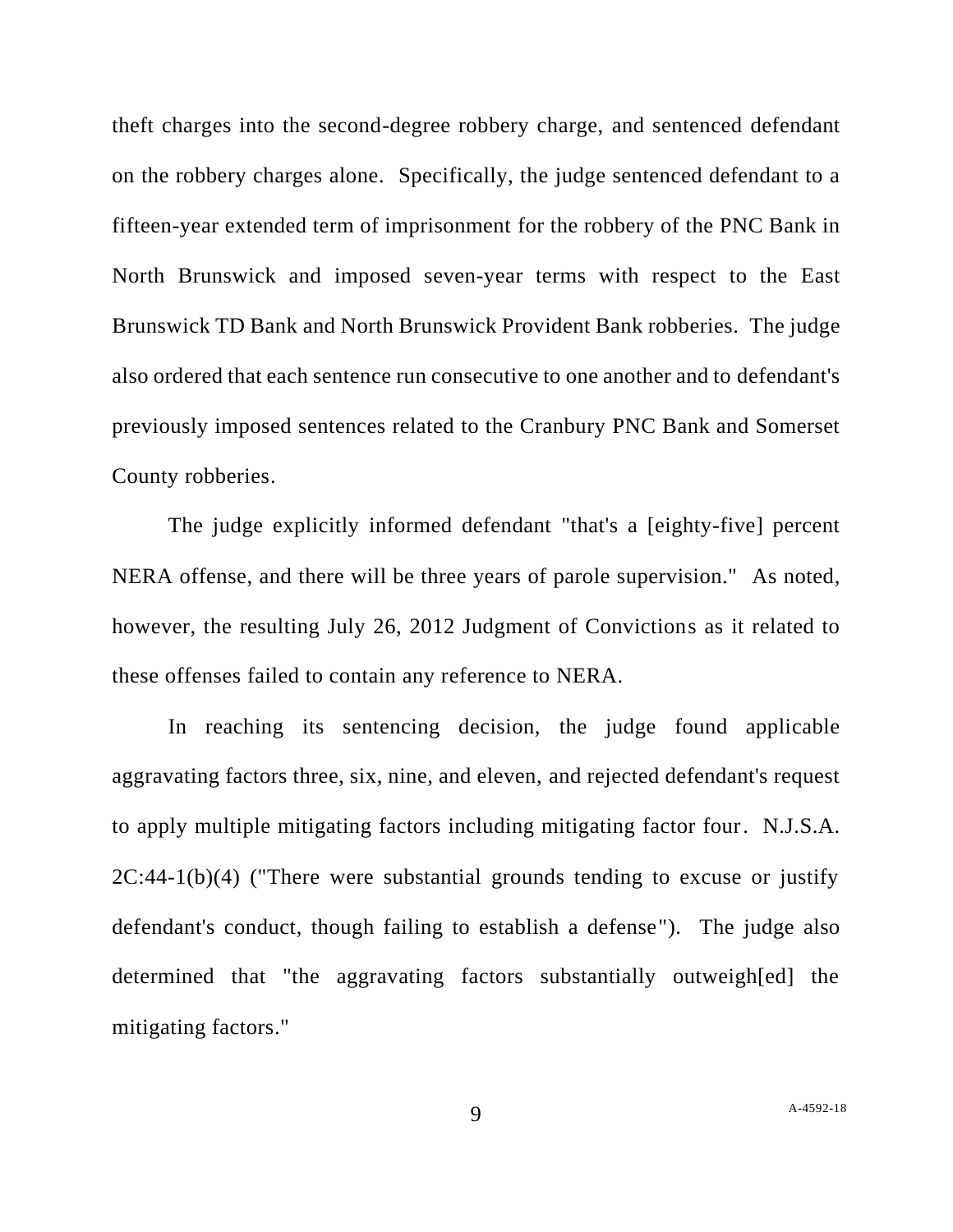As to aggravating factor eleven, the judge explained that it did "not place a lot of weight on . . . factor eleven," stating that "the law tells us where there is . . . a presumption of incarceration, as there is here, that factor often is not even to be considered." Regarding mitigating factor four, the judge rejected defendant's argument for mitigation based on his drug dependency. The judge reasoned that "there is case law specifically telling us that drug use is not excused conduct," and, although defendant used the stolen money for drug use and "may have been under the influence at the time", he concluded under the circumstances of defendant's crimes "it is not an excuse, nor is it a mitigating factor."

With respect to the imposition of an extended term related to the North Brunswick PNC Bank robbery, the State requested "an acknowledgement from the defense that the factual predicate and legal predicates have been met for the mandatory extended term in this case." Defense counsel responded "I have indicated that in my sentencing memo . . . we cannot argue with that. It's statutorily required and there's no disputing that fact. We were aware of that, judge, when we put the plea through." Thereafter, the judge, after considering defendant's age and the aggravating factors, decided that it was "appropriate to sentence [him] within the midrange of the extended term."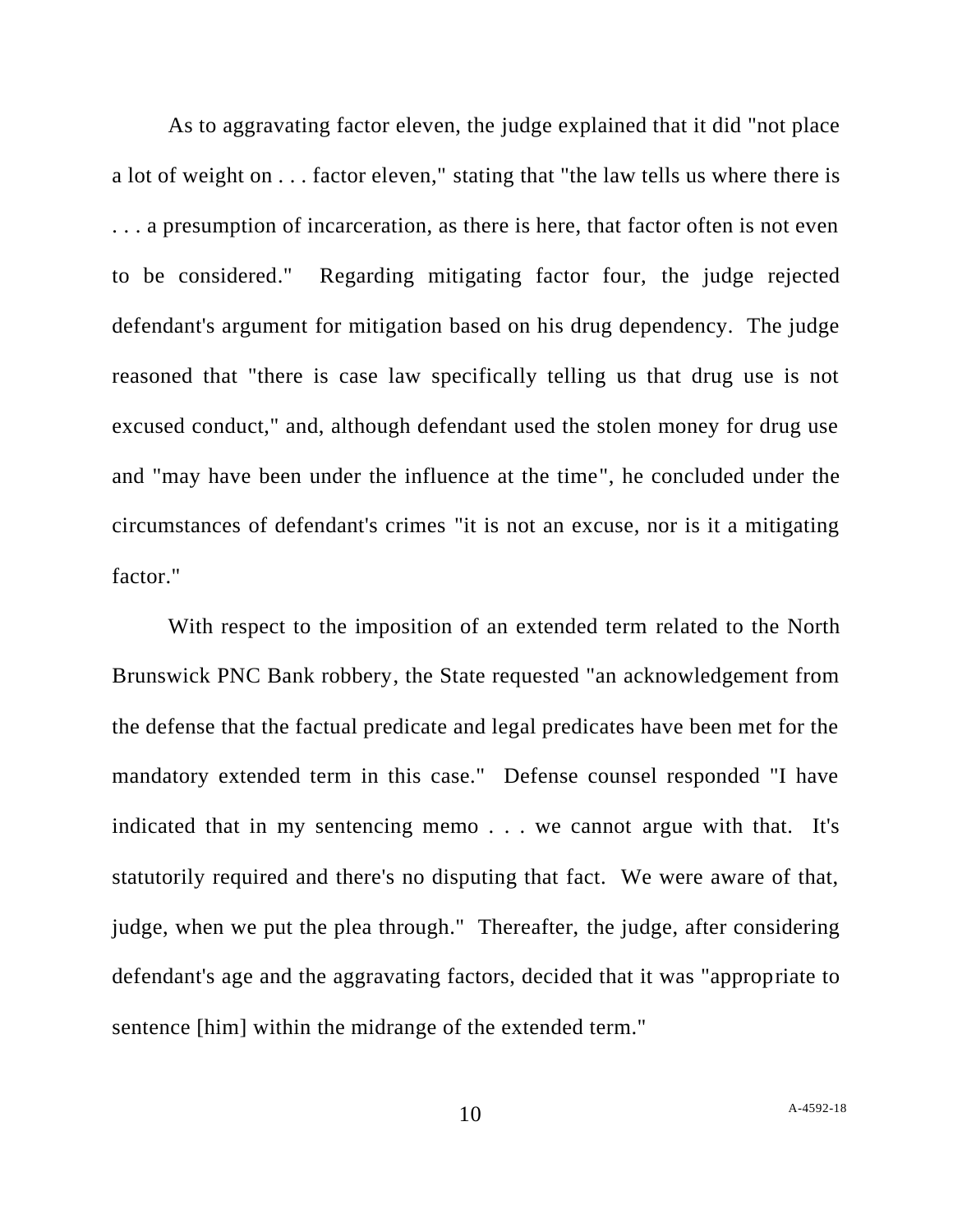Finally, regarding the decision to impose consecutive sentences, both defense counsel and the State discussed State v. Yarbough, 100 N.J. 627 (1985). Defense counsel requested that the court apply the sentences concurrently but noted that "Yarbough is probably going to allow [the court] to say otherwise." In arguing for consecutive sentences, the State asserted that defendant committed "separate and distinct offenses" and "as far as the implementation of ... Yarbough, [the sentences] must be consecutive." The judge agreed and determined under the circumstances of defendant's crimes, consecutive sentences were "consistent with . . . Yarbough" which contemplated "separate sentences for separate offenses," and "if there is an option for this court to choose, I would choose consecutive sentences for [defendant]."

As best as we can discern from the limited record provided, defendant initially filed two notices of appeal with respect to his convictions related to the Cranbury PNC Bank, North Brunswick Provident Bank, East Brunswick TD Bank and North Brunswick PNC Bank robberies, but later withdrew them, resulting in our entry of dismissal orders in 2013. Although defendant failed to include in the record those notices of appeal, any documentation supporting the withdrawal of those appeals, or our dismissal orders, his appellate counsel submitted a certification in support of defendant's application to file the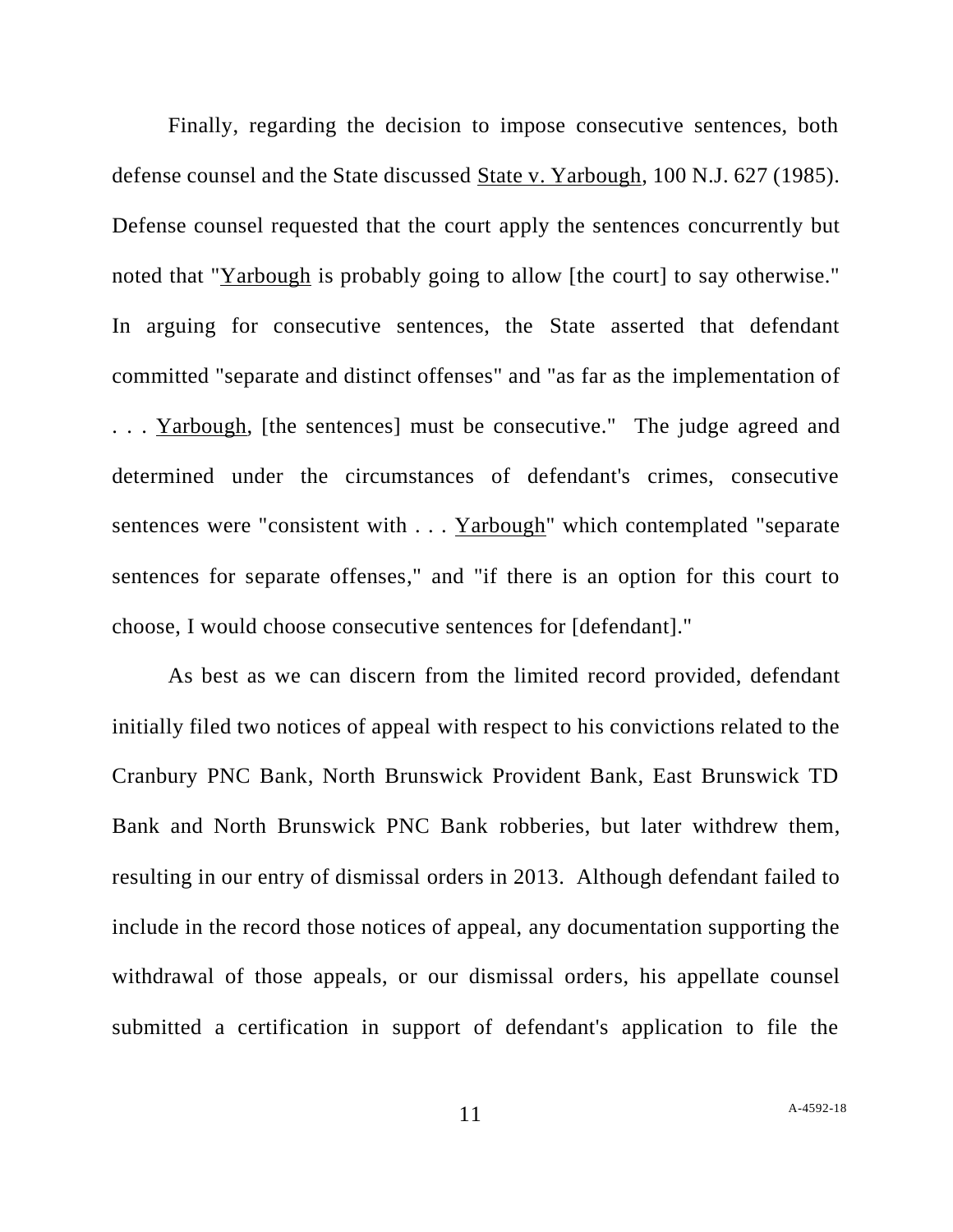withdrawn appeals as within time, see p. 13, infra, which attested to certain of these facts.

On November 24, 2015, the State sent a letter to the judge alerting him that it recently discovered that certain of defendant's JOCs erroneously failed to include that defendant's sentences were subject to NERA and requested the court correct the JOCs to reflect accurately defendant's sentence. The letter contained in the record indicated the State copied defense counsel on the correspondence.

On July 5, 2016, assumedly in response to the State's November 24, 2015 letter, the same judge that sentenced defendant amended each of defendant's four JOCs. As to the Cranbury PNC Bank robbery, the amended JOC amplified the statement that "[d]efendant is committed . . . for a period of eight (8) years, pursuant to NERA, with three (3) years of parole supervision" by adding "[d]efendant must complete eighty-five percent of this sentence before [he is] eligible for parole." As to defendant's three other Middlesex County convictions, the modified JOCs added explicit references to NERA by including the following language, "Defendant must serve eighty-five percent of this sentence before he is eligible for parole. Upon release from incarceration, defendant shall be subject to three (3) years parole supervision."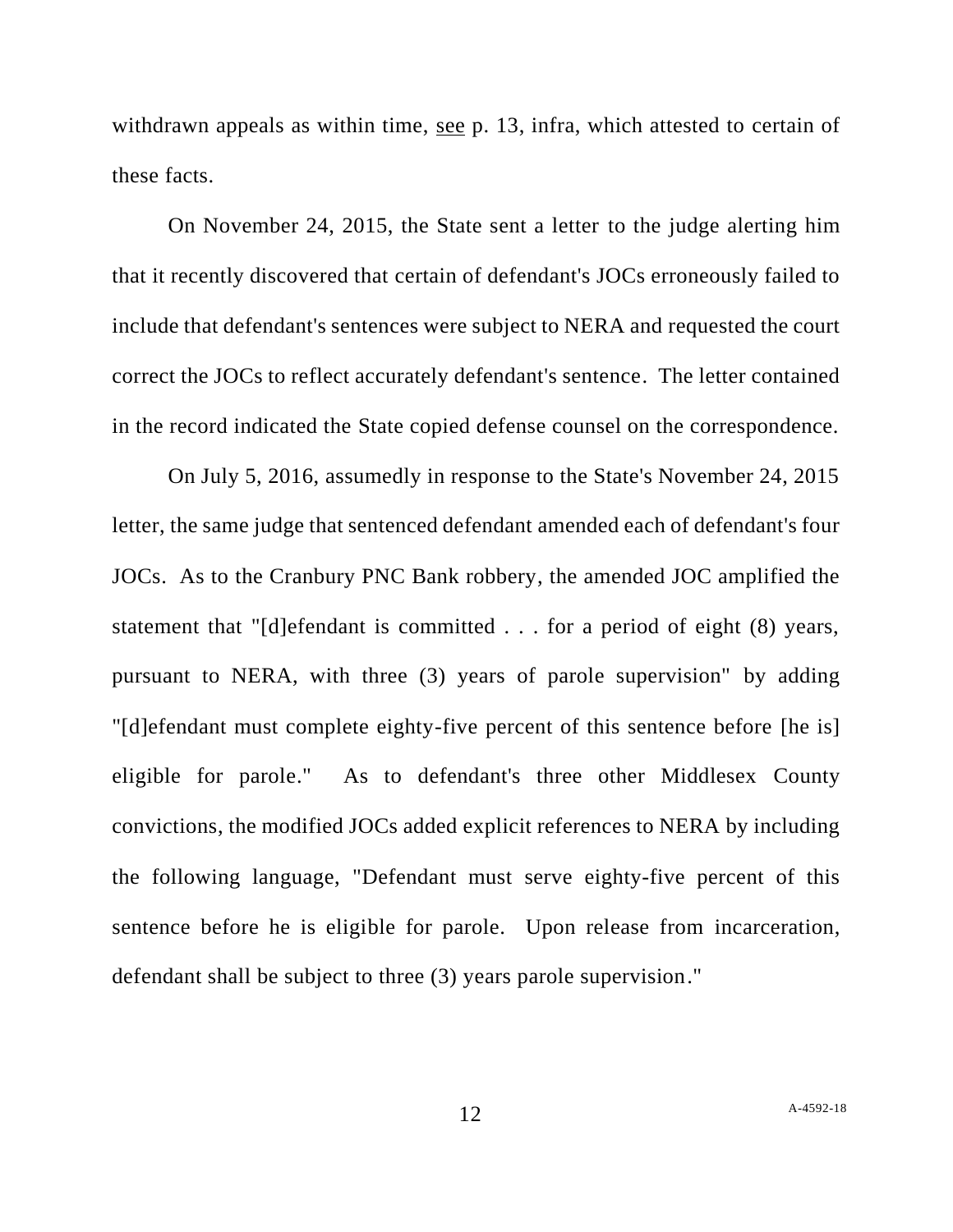Apparently unaware that the judge had imposed consecutive sentences with attendant NERA provisions, on January 26, 2018, the New Jersey State Parole Board approved defendant's parole and scheduled his release for April 12, 2018 to a residential community program in Newark. In a March 29, 2018 letter, however, the Director of the Division of Release for the Parole Board advised defendant that his parole date was rescinded based on the sentences as reflected in the amended JOCs.

According to defendant, this was the first notice he received that the JOCs had been amended. In June 2019, defendant filed a notice of appeal and as previously referenced, a motion requesting either that his withdrawn appeals be reinstated, or that he be allowed to file his notice of appeal as within time.

In support of that application, counsel in the Office of the Public Defender stated that it contacted defendant's trial counsel who reported that he had no knowledge of the amendments. Defendant's appellate counsel did not specifically address whether defendant's trial counsel received the November 24, 2015 letter from the State.

Defendant's appellate counsel also certified that defendant filed a notice of appeal with respect to the Cranbury PNC robbery on March 7, 2012 and requested the withdrawal of his appeal on November 7, 2013. He also attested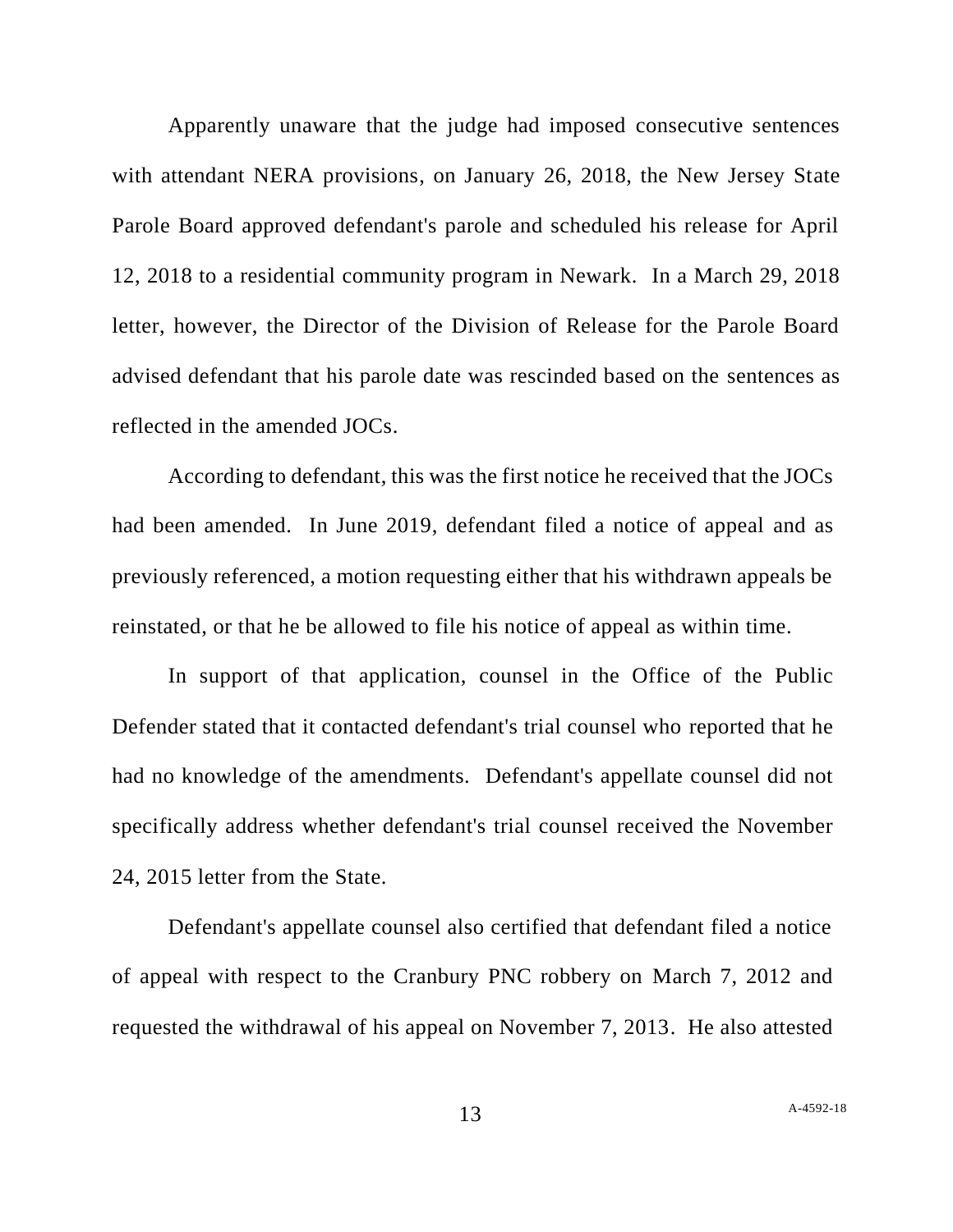that we issued a conforming dismissal order on December 5, 2013. He similarly certified that defendant withdrew his October 12, 2012 notice of appeal related to the East Brunswick TD Bank and North Brunswick Provident Bank robberies on August 1, 2013, and that we issued a dismissal order related to those appeals on September 13, 2013. $2$ 

On July 23, 2019, we issued an order denying defendant's request to reinstate his withdrawn appeals and granting his request to file a notice of appeal as within time. Our order, however, expressly limited the scope of appeal "to issues raised by the July 5, 2016 amended judgments of conviction and is limited to the sentences imposed by the amended judgments. . . . All other issues were waived by defendant's withdrawal of his prior appeals."

#### II.

In defendant's first point he argues that the judge erred by amending the JOCs in 2016, and that the JOCs should be corrected to remove the NERA requirements. Specifically, he asserts that the modifications violated his due process rights because he had an expectation of finality in his sentence and his

<sup>&</sup>lt;sup>2</sup> Although counsel did not certify that defendant filed a notice of appeal with respect to the North Brunswick PNC Bank robbery, the September 13, 2013 dismissal order specifically lists the indictment related to that robbery, as well as the East Brunswick TD Bank and North Brunswick Provident Bank robberies.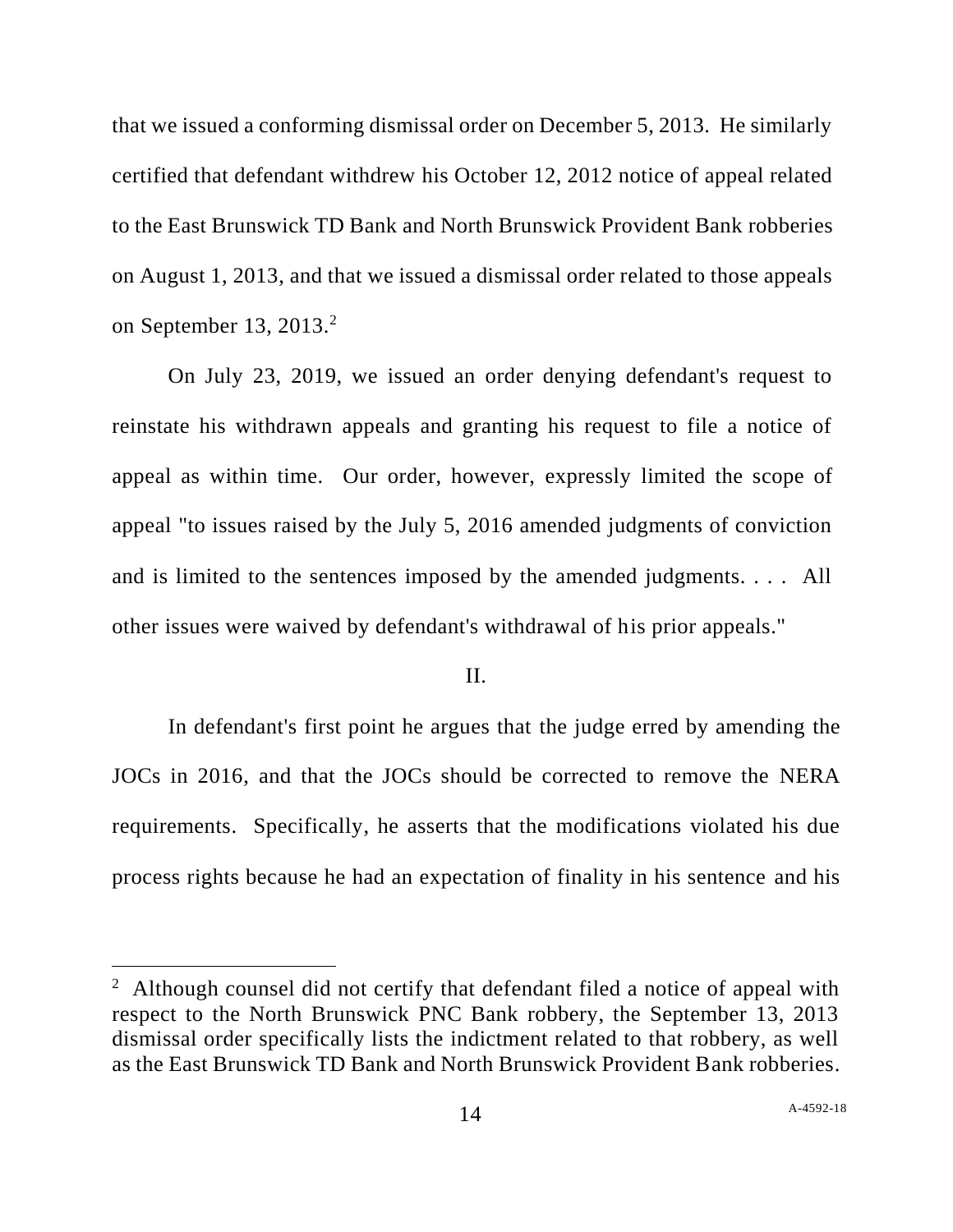2018 parole date, relying on Schubert and State v. Eigenmann, 280 N.J. Super. 331 (App. Div. 1995). Second, he argues that the judge erred by failing to hold a sentencing hearing prior to amending the JOCs where he had a right to be present with counsel, offer argument, and allocute. We disagree.

As the issue presented in point one involves questions of law, our review is de novo. Manalapan Realty, L.P. v. Twp. Comm. of Twp. of Manalapan, 140 N.J. 366, 378 (1995). NERA provides that when imposing a sentence of incarceration for certain enumerated crimes, the court "shall fix a minimum term of [eighty-five percent] of the sentence imposed, during which the defendant shall not be eligible for parole." N.J.S.A. 2C:43-7.2(a). A conviction for robbery triggers the mandatory imposition of a sentence subject to NERA. N.J.S.A. 2C:43-7.2(d)(9). Sentencing a defendant convicted of robbery without imposing NERA requirements renders a sentence illegal. See N.J.S.A. 2C:43- 7.2; State v. Kearns, 393 N.J. Super. 107, 113 (App. Div. 2007) ("Because the NERA period of parole ineligibility was compulsory, the sentence imposed was illegal. It is, therefore, subject to correction at any time."); State v. Johnson, 376 N.J. Super. 163, 170 (App. Div. 2005) (finding that "defendant's sentence is illegal" where the court failed to impose mandatory NERA requirements at sentencing).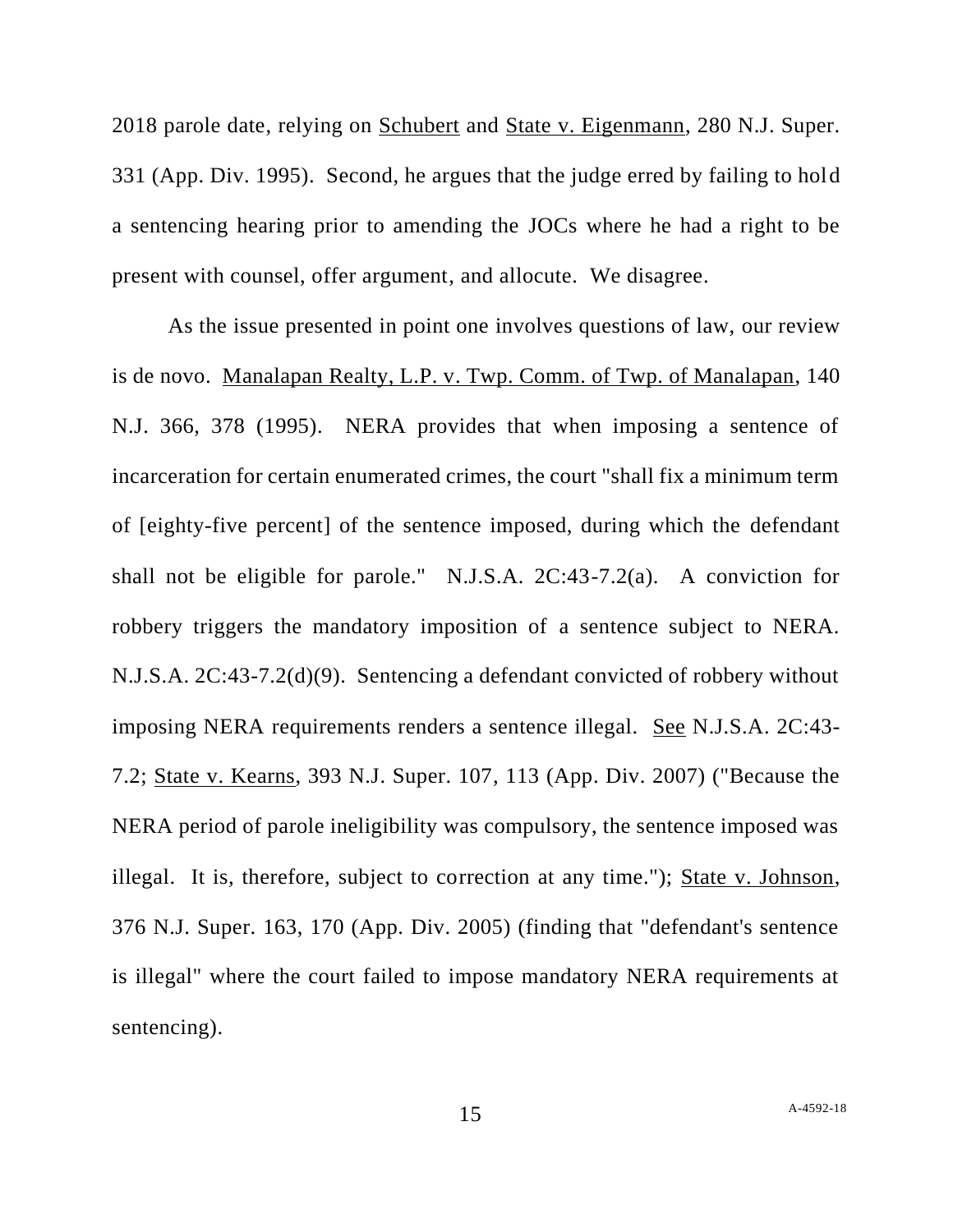It is well-settled that courts can correct errors in sentencing without violating a defendant's fundamental rights. Over fifty years ago, our Supreme Court held in State v. Matlack that such errors may be corrected under the Rules. 49 N.J. 491, 501-02 (1967). Specifically, the Court stated that "[n]o fundamental right of defendant will be violated if an inadvertent clerical-type error is corrected, and he receives the sentence which the trial judge intended him to receive." Id. at 502.

Rule 1:13-1 is in accord and provides:

Clerical mistakes in judgments, orders or other parts of the record and errors therein arising from oversight and omission may at any time be corrected by the court on its own initiative on the motion of any party, and on such notice and terms as the court directs, notwithstanding the pendency of an appeal.

[emphasis added.]

Similarly, Rule 3:21-10(b)(5) provides that an order "correcting a sentence not authorized by law" "may be entered at any time." See also State v. Acevedo, 205 N.J. 40, 47 n.4 (2011) ("a truly 'illegal' sentence can be corrected 'at any time.'" (citing R. 3:21-10(b)(5), R. 3:22-12)). Notably, in Johnson, we remanded "for amendment of the judgement of conviction to include" mandatory NERA requirements and stated that "[t]his correction of defendant's illegal sentence does not offend well-established principles of double jeopardy. An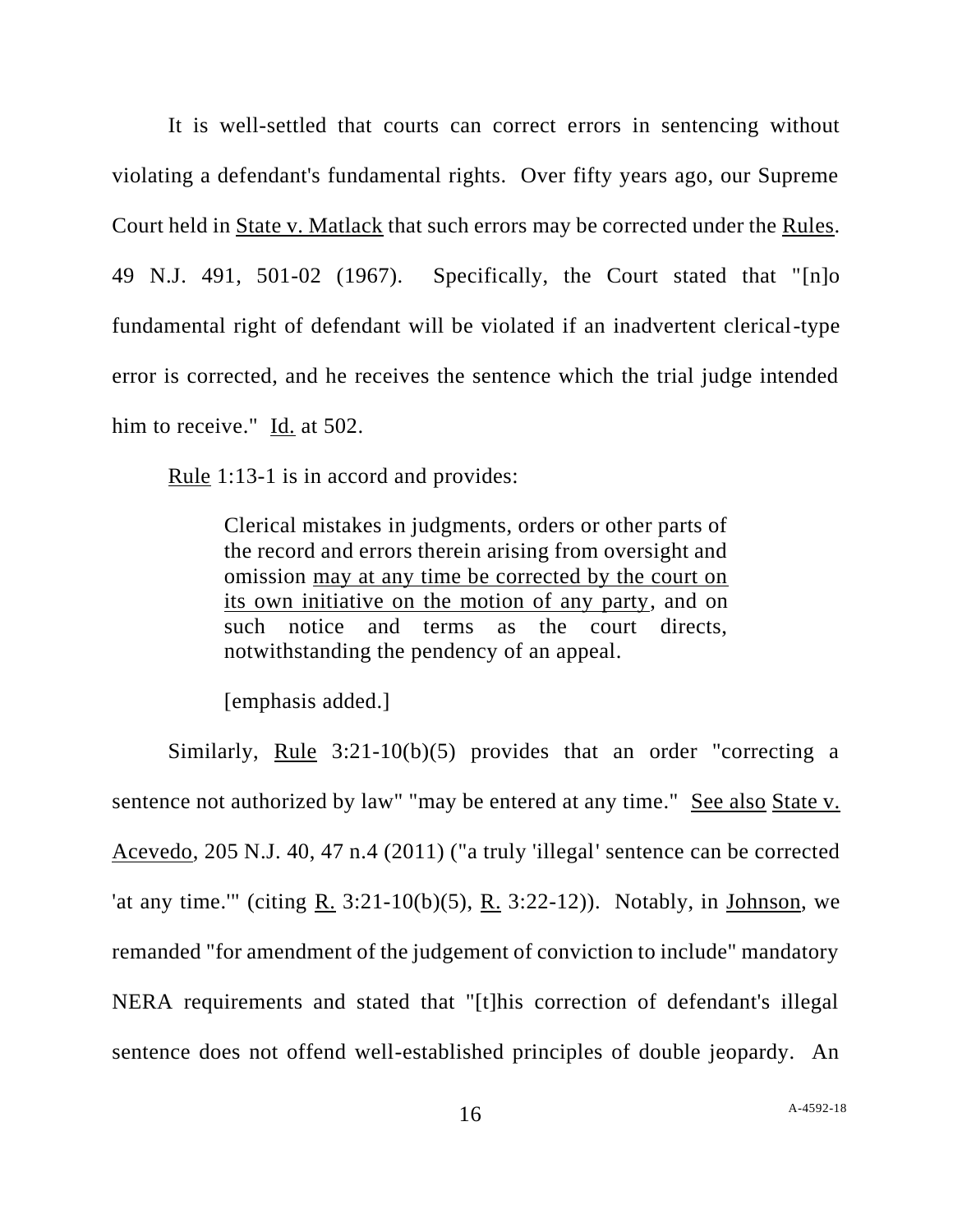illegal sentence may be corrected at any time because a defendant has no expectation that an illegal sentence is final." 376 N.J. Super. at 170.

Further, contrary to defendant's contention, amending a judgment of conviction to conform to the court's oral sentencing ruling does not require resentencing, defendant's presence, or notice in all instances. In State v. Pohlabel, we explained that "where there is a conflict between the oral sentence and the written commitment, the former will control if clearly stated and adequately shown, since it is the true source of the sentence, instead of the latter which is merely the work of a clerk." 40 N.J. Super. 416, 423 (App. Div. 1956); see also State v. Abril, 444 N.J. Super. 553, 564 (App. Div. 2016) ("In the event of a discrepancy between the court's oral pronouncement of sentence and the sentence described in the judgment of conviction, the sentencing transcript controls and a corrective judgment is to be entered.").

We therefore have held that to the extent there is a conflict between the oral sentence and the written commitment, the latter "must be regarded as a clerical mistake, subject to correction by the court, with or without notice." Pohlabel, 40 N.J. Super. at 423 (emphasis added). We reasoned that in those circumstances, "there was no occasion for notice" because the correction would not "impair[] any substantive right of the defendant," and "because it merely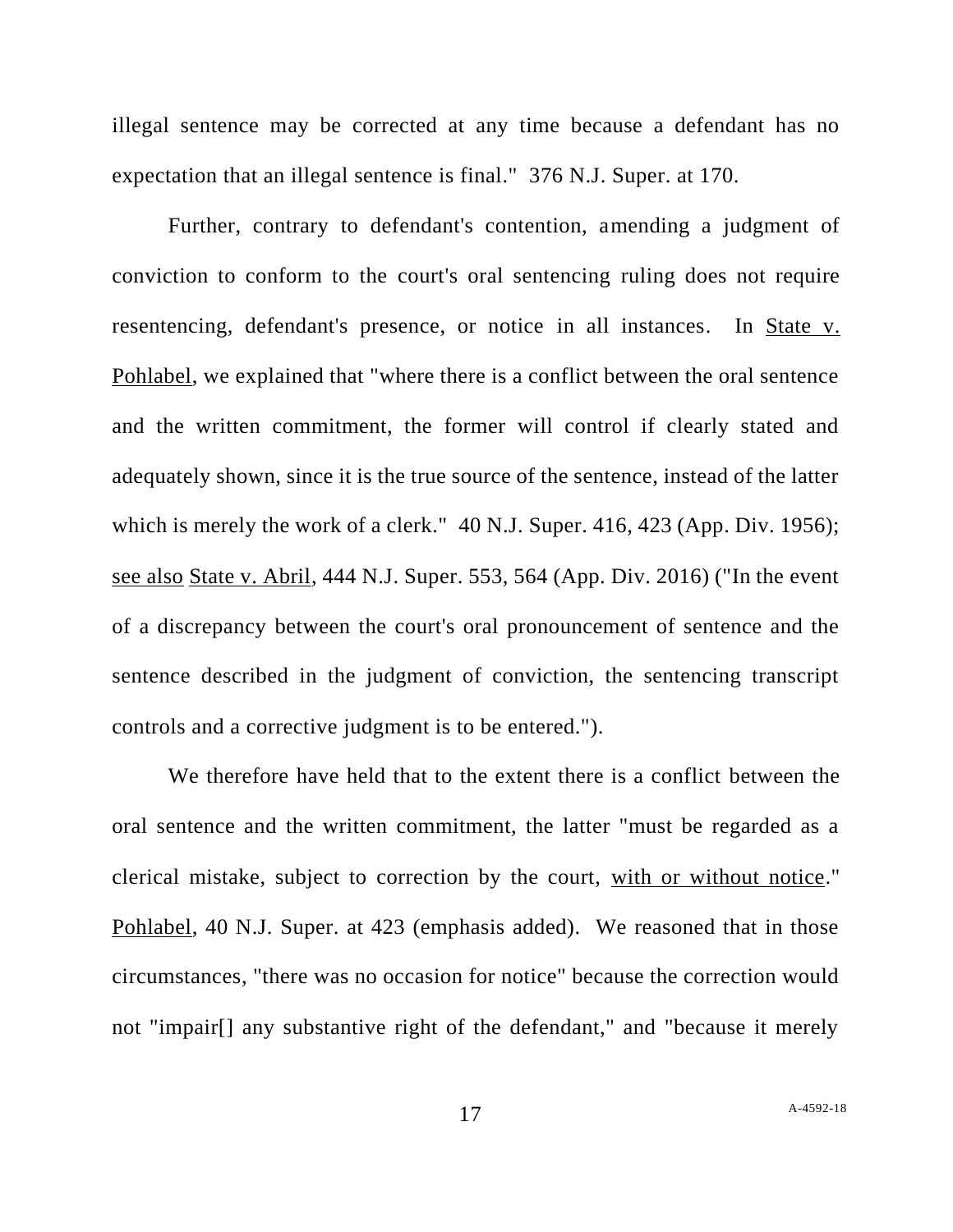conformed the official record with the oral sentence imposed in the first instance." Ibid.; see also Rule 1:13-1; State v. Randolph, 210 N.J. 330, 351 (2012) (explaining that "abbreviated resentencing proceedings for the purpose of correcting technical errors" are "ministerial act[s]" where "[n]o further proceedings [are] required." (quoting State v. Tavares, 286 N.J. Super. 610, 616 (App. Div. 1996))).

Here, the judge's actions in amending the JOCs outside of defendant's presence did not violate his due process rights because the judge merely corrected perceived clerical errors to ensure that the JOCs conformed to the sentence issued on the record. R. 1:13-1; Matlack, 49 N.J. at 501-02. Further, defendant was not entitled to a hearing on the issue because the amendments were "ministerial acts" that "merely conformed the official record with the oral sentence imposed in the first instance." Randolph, 210 N.J. at 351; Pohlabel, 40 N.J. Super. at 423.

Defendant's reliance on Schubert and Eigenmann in support of his argument that the court's amendment of his JOCS was improper because he had an expectation of finality is misplaced because those cases dealt with circumstances where the State sought to amend a defendant's sentence to include provisions not imposed at sentencing. Schubert, 212 N.J. at 300-01; Eigenmann,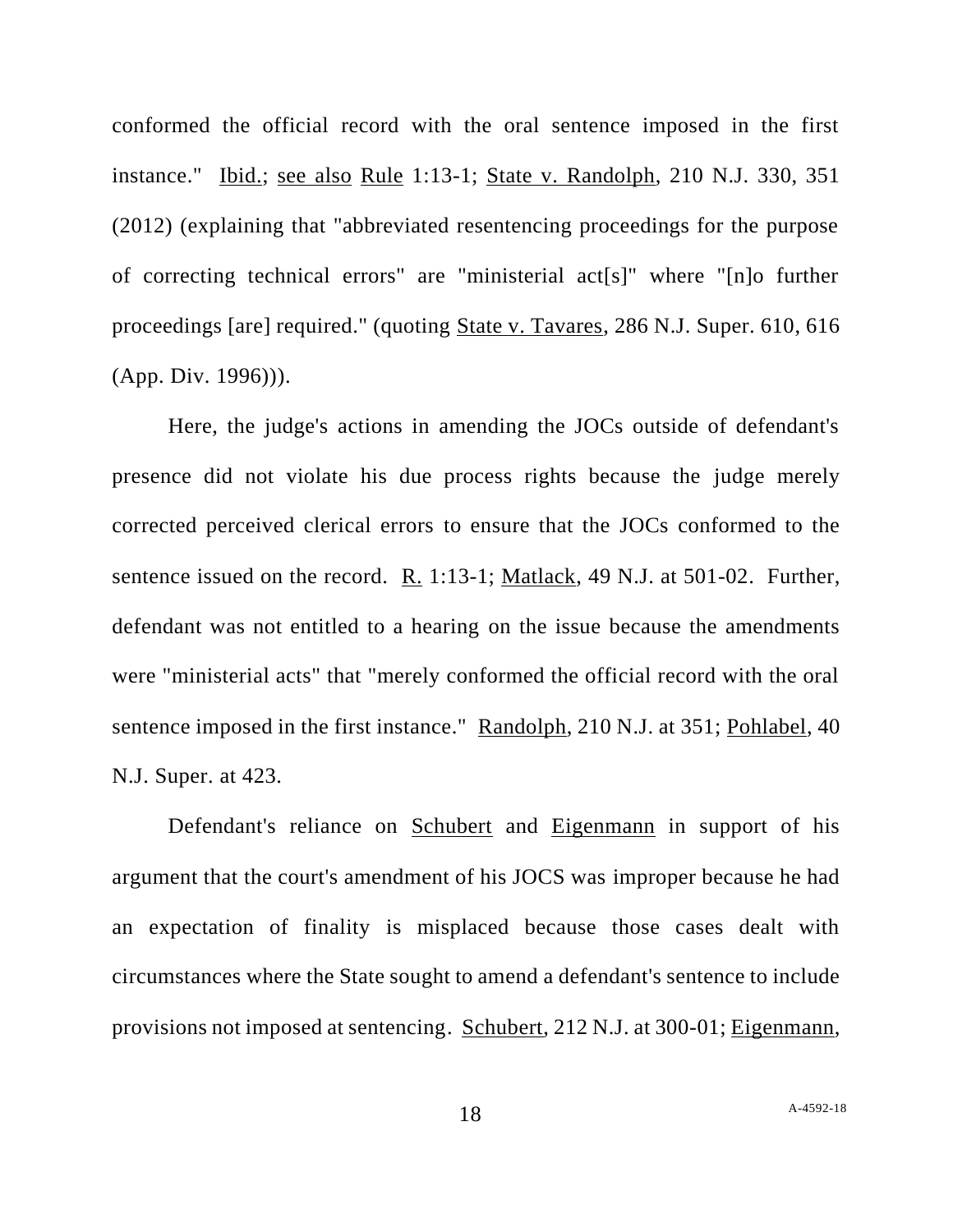280 N.J. Super. at 334-35. Here, the amendments merely corrected the JOCs to reflect the terms imposed at sentencing, which defendant was clearly aware. Further, in Schubert the defendant had completed his sentence by the time the amendment was proposed. Schubert, 212 N.J. at 300-01.

Second, defendant had no expectation of finality of any sentence without a NERA provision because the sentences would have been illegal without such a requirement. Further, and contrary to defendant's contentions, the judge imposed the NERA requirements orally, and defendant understood the consequences of a NERA sentence as evidenced by the colloquy with the judge at his plea hearing and the notations on his plea forms.

### III.

In defendant's second point he argues that a remand is required under State v. Kovack, 91 N.J. 476, 485 (1982), because his plea was unfair. Specifically, he contends that his reasonable expectations under the open plea were that he would receive concurrent sentences. Second, he argues he was misinformed regarding whether the judge had discretion in imposing an extended term.

In his third point, defendant maintains the judge imposed an excessive sentence, improperly considered and weighed the aggravating and mitigating factors, misapplied the law of consecutive sentencing without proper evaluation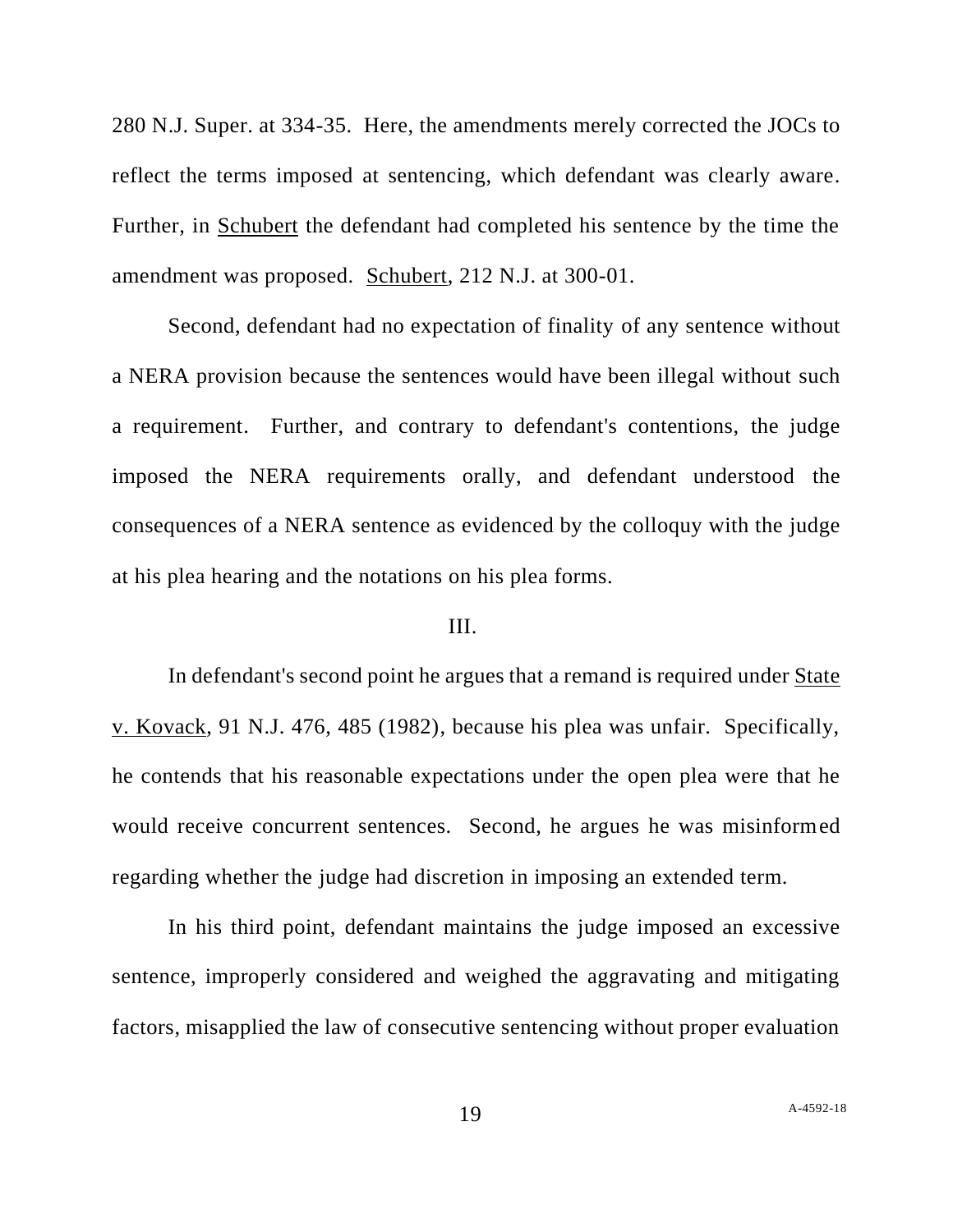or explanation, and failed to consider and explicitly acknowledge the real time consequences of defendant's NERA sentence.

We decline to address these arguments as defendant was precluded from raising them by the express terms of our July 23, 2019 order limiting the issues on appeal to those "raised by the July 5, 2016 amended judgements of conviction and . . . the sentences imposed by the amended judgments." As noted, we further ordered that "[a]ll other issues were waived by defendant's withdrawal of his prior appeals."

That order circumscribed the issues before us to those raised by the court in the amended JOCs, in other words the propriety of the amplified and added NERA provisions. It did not permit plenary review of defendant's sentence without further order of our court. We note that defendant never challenged our July 23, 2019 order by way of motion for reconsideration, nor did he seek interlocutory review. See R. 2:2-2 and R. 2:8-1.

Further, defendant fails to address meaningfully the limited scope of this appeal based on our July 24, 2019 limiting order, nor does he explain how the arguments in points II and III are excepted from its terms. By raising issues related to defendant's 2011 and 2012 plea and sentencing proceedings beyond that which we permitted, defendant attempts to achieve what we expressly